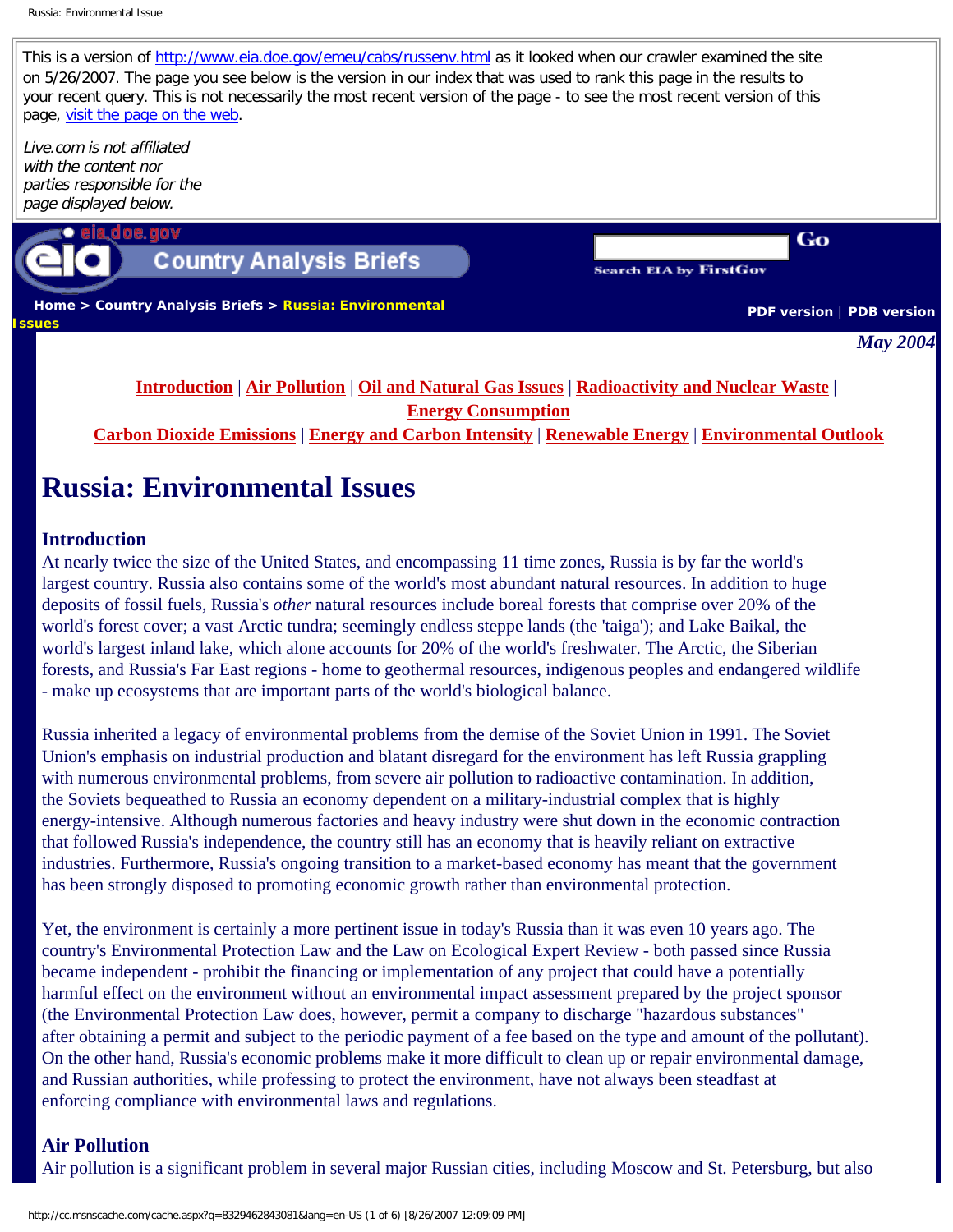in some smaller cities, where industrial facilities are under less scrutiny for environmental compliance. Russia's air quality standards remain below US and European norms, although Russia's are becoming stricter as environmental awareness grows.

Single-source pollution is a major contributor to Russia's air pollution problems. Most power plants in Russia are aging and lack modern pollution control equipment, resulting in large amounts of toxic emissions and waste. Several major cities are threatened by these problems, as are delicate ecosystems such as Lake Baikal, the world's largest freshwater lake. Lake Baikal, a UNESCO World Heritage site, is home to approximately 1,500 indigenous species of flora and fauna, but the lake is threatened by runoff and air pollution from both a cellulose production plant on one of Baikal's major tributaries, and a coal-fired power plant on another.

Although Russia's massive industrial sector is responsible for much of the country's air pollution problems, nonpoint pollution - mainly in the form of motor vehicles - in playing an increasing role. Motor vehicles are subject to only minimal environmental regulations, and automobile emissions (i.e. lead, carbon monoxide and nitrogen oxides) in major cities are major sources of air pollution. Furthermore, private vehicle ownership is on the increase, meaning that the transportation sector is not only seeing more automobile traffic, but also a rise in emissions and a corresponding increase in its share of the air pollution problem. Continued economic growth will add more vehicles to the road in Russia, but the ongoing replacement of older vehicles without catalytic converters with newer, more environmentally-sensitive models should help mitigate the air pollution problem, if only somewhat.

#### **Oil and Natural Gas Issues**

The oil and gas extraction industries not only contribute to the air pollution problem in Russia, but are also significant sources of pollution in their own right. Environmental standards are weak, enforcement is poor, and small-scale accidents, pipeline leakage, and tanker spills have contaminated many areas of Russia. Oil pipelines in areas like the Tyumen region and Khanty-Mansiysk autonomous district leak significant volumes of oil. Serious health problems from oil pollution have been reported in the more contaminated areas. Oil spills in Siberian rivers near the city of Nizhnevartovsk, for example, have polluted drinking water and have been linked to increased cancer rates in several affected areas.

The most severe problems however, are in Chechnya, where an estimated 30 million barrels of oil have leaked into the ground from the region's black market ("pirate") oil industry. Since the collapse of the Soviet Union, thieves have tapped into the pipelines and have stolen large quantities of oil from reserves at refineries in Grozny. Also, according to Russian military ecologists, an estimated 15,000 "mini-refineries" have been built. These mini-refineries, which produce less petroleum products from the crude oil that they process than do normal refineries, typically dump their residual refining wastes with little regard for the environmental consequences, contaminating the ground and water supplies, rivers and fish.

There are now concerns that oil pollution from Chechnya could spread into the Caspian Sea, which itself is polluted from oil and gas waste, petrochemical industry discharges, and agricultural runoff. The World Bank already has designed and implemented regional programs for the other major seas that Russia borders, the Baltic and Black Seas, while providing environmental project loans amounting to several hundred million dollars for cleaning up major oil spills and other environmental reclamation and improvement projects.

Heightened concerns about the environmental impacts of oil and gas development in Russia could hinder growth in these sectors. However, the importance of the hydrocarbon sector to Russia's economy could mean that new projects in eastern Siberia will go ahead regardless of the environmental consequences. Planned oil and natural gas pipelines from eastern Siberia to Asian markets are being challenged by environmental groups who claim that Russian officials are ignoring the protected status of the Siberian Plateau (Ukok Plateau), which covers parts of Mongolia, China, Russia and Kazakhstan. Road and pipeline projects will not only incur enormous costs in both construction and maintenance, but they will also have a severe impact on the environment, since they would be routed through highland marshes, tundra, permafrost areas, mountain passes and elevations of up to 1.6 miles. Due to Russia's poor record of protecting the environment, as well as the country's lenient standards and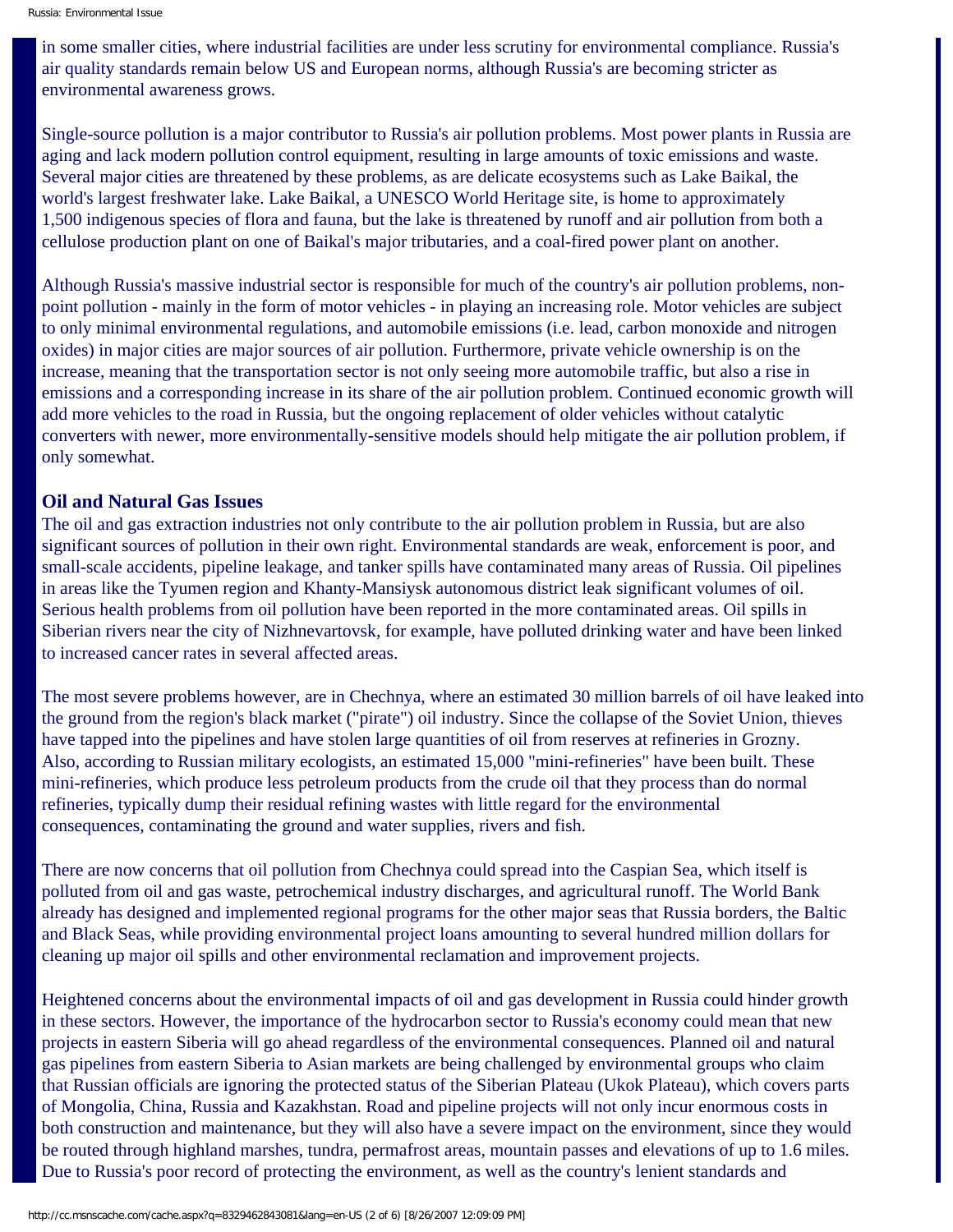lax enforcement of existing regulations, environmental groups feel that the road and pipeline projects could endanger the Siberian Plateau.

However, a proposed oil pipeline from Angarsk in eastern Siberia to Daqing, China, was put on hold in 2003 after the Natural Resources Ministry ruled that the proposed route would violate Russia's environmental regulations (although a different oil pipeline from Angarsk to the Russian Pacific coast at Nakhodka has been proposed and may be built instead of the pipeline to China). In addition, the Natural Resources Ministry, which was created in 2000 through the combination of the functions of the former State Committee for Environmental Protection and the State Committee on Forestry, has been taking a more stringent approach in punishing oil companies for violating environmental terms of their field license agreements.

#### **Radioactivity and Nuclear Waste**

Currently, there are 10 operating nuclear power plants with 30 reactors in Russia, some of which are first generation RBMK reactors similar to the ones that operated in Chernobyl in Ukraine. Although maintenance has improved in recent years and security against terrorist attacks has increased with the cooperation and financial assistance of the United States, the Russian nuclear industry nevertheless continues to register numerous accidents and incidents. The European Union considers the RBMK reactor design to be fundamentally-flawed since it does not have a containment dome. Nevertheless, despite safety concerns, Russia is seeking to extend the operating life of several reactors that are nearing the end of their proscribed operating lifespan, as well as increase the country's nuclear capacity by building 40 new reactors by 2030.

Radioactive contamination has damaged several regions in Russia. Lake Karachay, adjacent to the Mayak complex in Chelyabinsk, is one example of the nuclear industry's careless past, and is now considered to be one of the most polluted spots on Earth. Lake Karachay has been reported to contain 120 million curies of radioactive waste, including seven times the amount of strontium-90 and cesium-137 that was released in the April 1986 explosion of the Unit 4 reactor at the Chernobyl nuclear power plant in Ukraine. The area surrounding the Mayak complex suffers from radioactive pollutants from over 50 years of plutonium production, processing and storage.

Nuclear waste from both civilian and military nuclear power installations has become a severe threat to Russia's environmental health. Adding to the problem, in 2001 the Russian parliament approved legislation to allow the storage of foreign nuclear waste on Russian soil. Atomic energy authorities claim that between 10,000 and 20,000 tons of high-level nuclear waste could be imported for storage and reprocessing over the next decade, with the storage plan projected to earn the country \$20 billion in foreign revenues over the ten-year period. The Russian government has said that it plans to use the revenues to clean up the environment. Neighboring states have expressed safety concerns regarding nuclear waste traveling close to their borders, while environmental groups have voiced their overall opposition to Russia's long-term storage plans.

#### **Energy Consumption**

Between 1992 and 2001, Russia's energy consumption declined 19%, falling from 34.9 quadrillion Btu (quads) to 28.2 quads. The country's economic contraction in the early and mid-1990s, along with the transition from a centrally-planned system to a market-based one, resulted in lower levels of energy consumption. Still, Russia's energy consumption in 2001 accounted for 7% of the world total, making the country the world's third largest energy consumer behind the United States (97.1 quads) and China (39.7 quads).

Russia's large industrial sector accounts for over 60% of the country's energy consumption, with the



http://cc.msnscache.com/cache.aspx?q=8329462843081&lang=en-US (3 of 6) [8/26/2007 12:09:09 PM]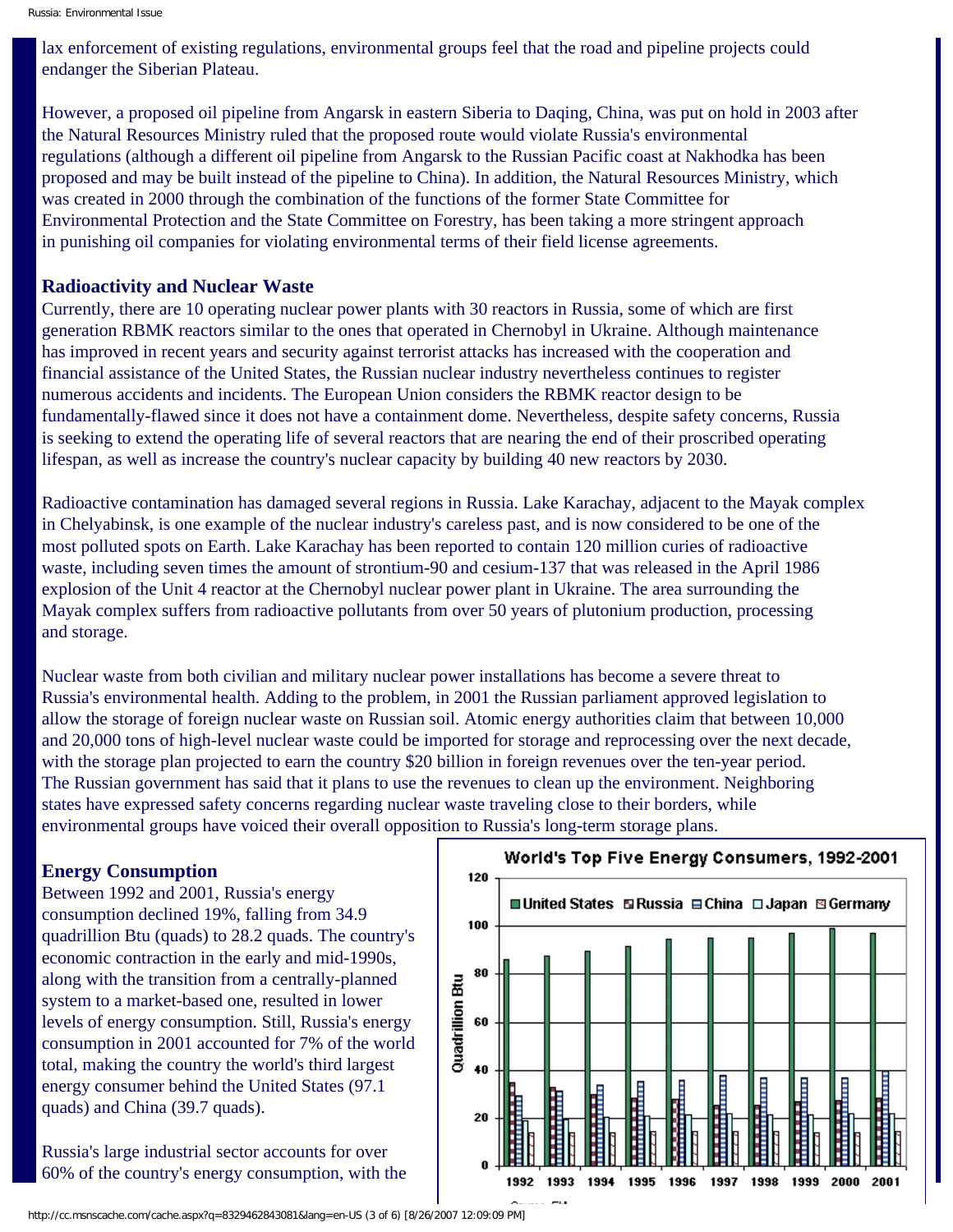transportation and residential sectors each making up around one-fifth of the total, and the nascent

commercial sector accounting for only a small percentage of overall consumption. Russia has the world's largest natural gas reserves, so it is not surprising that natural gas made up more than half (51.5%) of total energy consumption in 2001, followed by oil (19.1%) and coal (18.2%). Natural gas is the principal source of fuel for Russian power plants and domestic Russian natural gas prices are capped by the government below market rates, providing a disincentive to reduce consumption. Russia's long, cold winters require significant natural gas supplies for heating purposes as well, boosting natural gas and overall energy consumption.

Per capita energy consumption in Russia was 195.3 million Btu per person in 2001, the highest in Eastern Europe and the Commonwealth of Independent States (CIS). Among large energy-consuming countries, Russia's per capita energy consumption in 2001 was higher than Japan's (172.2) and Germany's (174.3), but lower than in the United States (341.8 million Btu/person).

#### **Carbon Dioxide Emissions**

The collapse of the Soviet Union and Russia's ensuing economic contraction led to a dramatic decrease in Russian carbon dioxide (CO2) emissions in the early- and mid-1990s. The severe decline of industrial production in the country, highlighted by the closure of hundreds of factories, resulted in a huge drop in CO2 emissions. In 1992, the first full year after the demise of the USSR, Russian carbon dioxide emissions stood at 573.5 million metric tons, but by 1997, the country's emissions had fallen to 394.7 million metric tons of carbon dioxide - a 31% decline in just five years' time.

Nevertheless, Russia still ranks among the highest CO2-emitting countries in the world. Furthermore, since bottoming out in the post-Soviet era in 1997, Russia's carbon dioxide emissions have been on the increase, buoyed by the rebound of oil extraction and industrial production. In 2001, Russia's energy-related CO2 emissions totaled 440.3 million metric tons, an 11.6% increase from 1997. In comparison, the United States emitted 1,565 million metric tons of carbon dioxide in 2001, while and China emitted 832 million metric tons of CO2. The world's next highest carbon



dioxide emitters - Japan (316 million metric tons), India (251 million metric tons), and Germany (223 million metric tons) - trailed far behind. Russia's per capita CO2 emissions in 2001, at 3.05 metric tons per person, were higher than Germany (2.71 metric tons per person), Japan (2.48), China (0.65), and India (0.25), but still far lower than that of the United States (5.51).

Russia signed the United Nations Framework Convention on Climate Change on June 13, 1992, then ratified it on December 28, 1994. Russia signed the Kyoto Protocol, which mandates specific commitments by countries to reduce their emissions of greenhouse gases (GHG) by an average of 5.2% below 1990 levels by 2008 to 2012 period, on March 11, 1999. Under the terms of the climate change agreement, Russia is not required to cut its emissions; since it was classified as a country in transition, Russia merely must maintain its CO2 and GHG emissions in the 2008-2012 timetable at the same level as 1990. Owing to the significant reduction in carbon dioxide emissions in the immediate post-Soviet era, Russia should have little problem in fulfilling its commitments under the Kyoto Protocol. Moreover, the country would stand to benefit from an emissions trading scheme under the Protocol, as Russia appears to have excess emissions credits - so-called 'hot air' - to sell to other countries.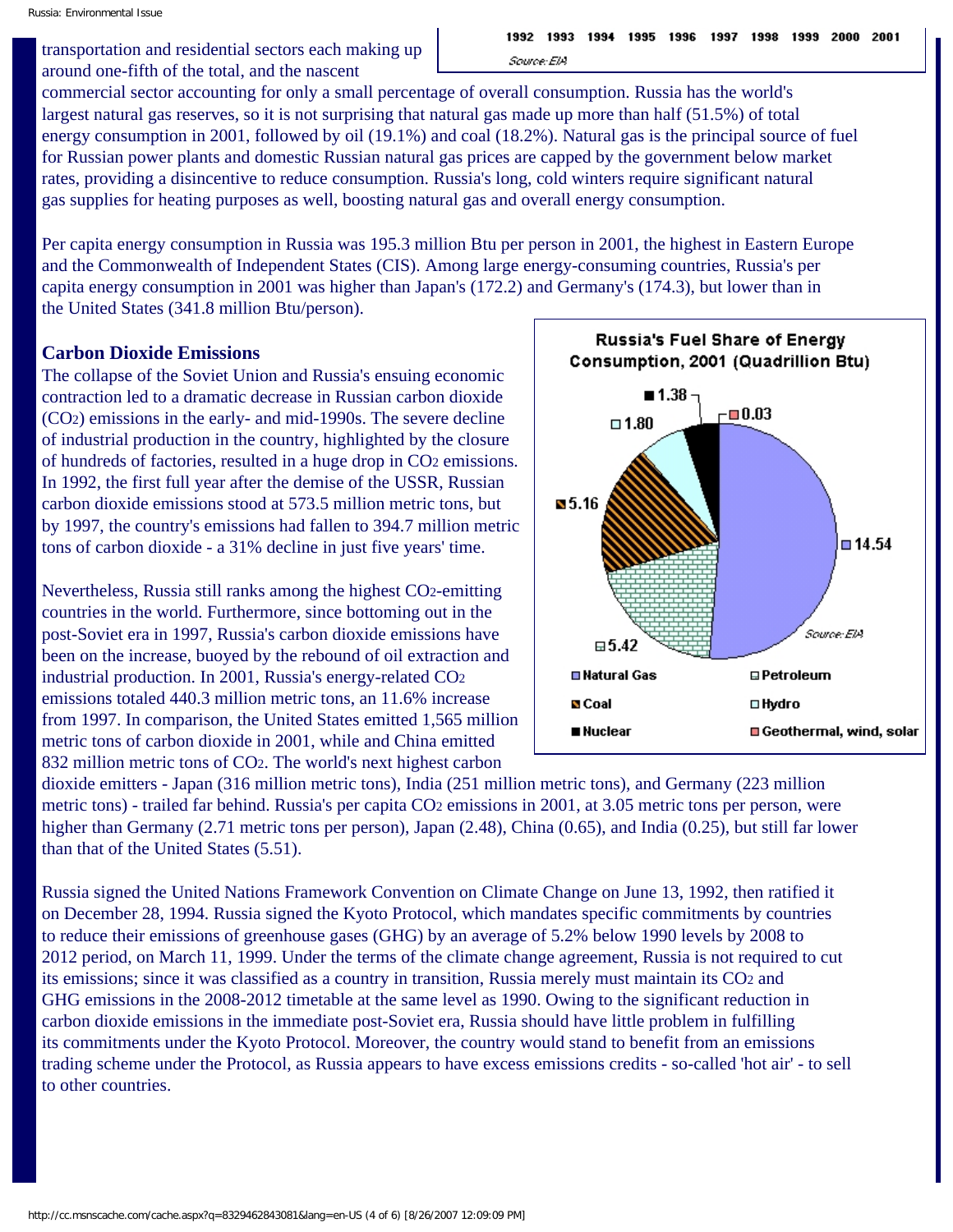As of May 2004, Russia had not yet ratified the Kyoto Protocol, which has in large part kept the Protocol from coming into force. Although Kyoto has secured enough ratifying parties to bring it into effect, the treaty also requires countries accounting for 55% of emissions to sign on. The Russian government has been discussing possible ratification of the Kyoto Protocol, which would allow the country to benefit from technology transfers and bring the international agreement into effect.

#### **Energy and Carbon Intensity**

Russia's energy intensity (energy consumption per dollar of GDP) in Russia has decreased only slightly since the collapse of the Soviet Union. The strongest export sectors in the Russian economy tend to be energy-intensive, resourceintensive, and pollution-intensive industries,



such as oil, natural gas, timber and metals. Russia also continues to use its abundance of energy resources inefficiently.

A somewhat more rational use of energy (leading to lower levels of consumption), as well as strong economic growth since 1999, means that Russia's energy intensity in 2001 stood at 76,852 Btu per \$1995 (purchasing power parity, PPP), down from a post-Soviet high of 85,681 Btu per \$1995 (PPP) in 1996 and lower than the 1992 level of 78,959 Btu per \$1995 (PPP). Although continued economic growth likely will bolster energy consumption, improved environmental awareness, energy efficiency improvements, and marked-based price reforms consequently should lead to a lower energy intensity in Russia in the long-term.

Russia's carbon intensity (carbon emissions per dollar of GDP) stood at 1.2 metric tons of carbon per thousand \$1995 (PPP) in 2001. Although nuclear energy (which emits no carbon) plays a major role in the Russian energy balance, the country's carbon intensity remains high (relative to other industrialized nations) due to a continued reliance on coal and other fossil fuels. Nevertheless, Russia has become less carbon intensive since 1992, when its carbon intensity was 1.3 metric tons of carbon per thousand \$1995 (PPP). Russia's rapidly rising in GDP has more than offset the country's growth in carbon dioxide emissions since 1999, resulting in the decreased level of carbon intensity. However, the country's continued dependence on oil, natural gas, and coal production likely will mean that the country's carbon intensity level will remain relatively high.

#### **Renewable Energy**

With the exception of hydropower, Russia's utilization of renewable energy sources remains low relative to its consumption of fossil fuels. Of the country's 205.6 gigawatts (GW) in installed power-generating capacity, hydropower accounts for 21.7% of the total, with 44.7 GW of installed capacity. Russian hydropower plants generated 173.5 billion kilowatt-hours (Bkwh) of electricity in 2001, accounting for 20.5% of Russia's total power output (846.5 Bkwh) for the year.

Almost 75% of Russia's hydroelectric capacity is located at 11 power stations with more than 1,000 megawatts (MW) of capacity each, including the 6,400-MW Sayano-Shushenskaya facility in the Krasnoyarsk province, the country's largest power plant. Russia's Unified Energy Systems (UES) is building a number of megahydropower projects in the Far East as well, including the 3,000-MW Boguchansk in Krasnoyarsk and the 2,000- MW Bureya hydropower plant.

Russia's use of other renewable energy resources is quite small. The Kamchatka Peninsula in the Far East has rich geothermal resources, and an estimated 380 MW to 550 MW of potential geothermal capacity potentially could